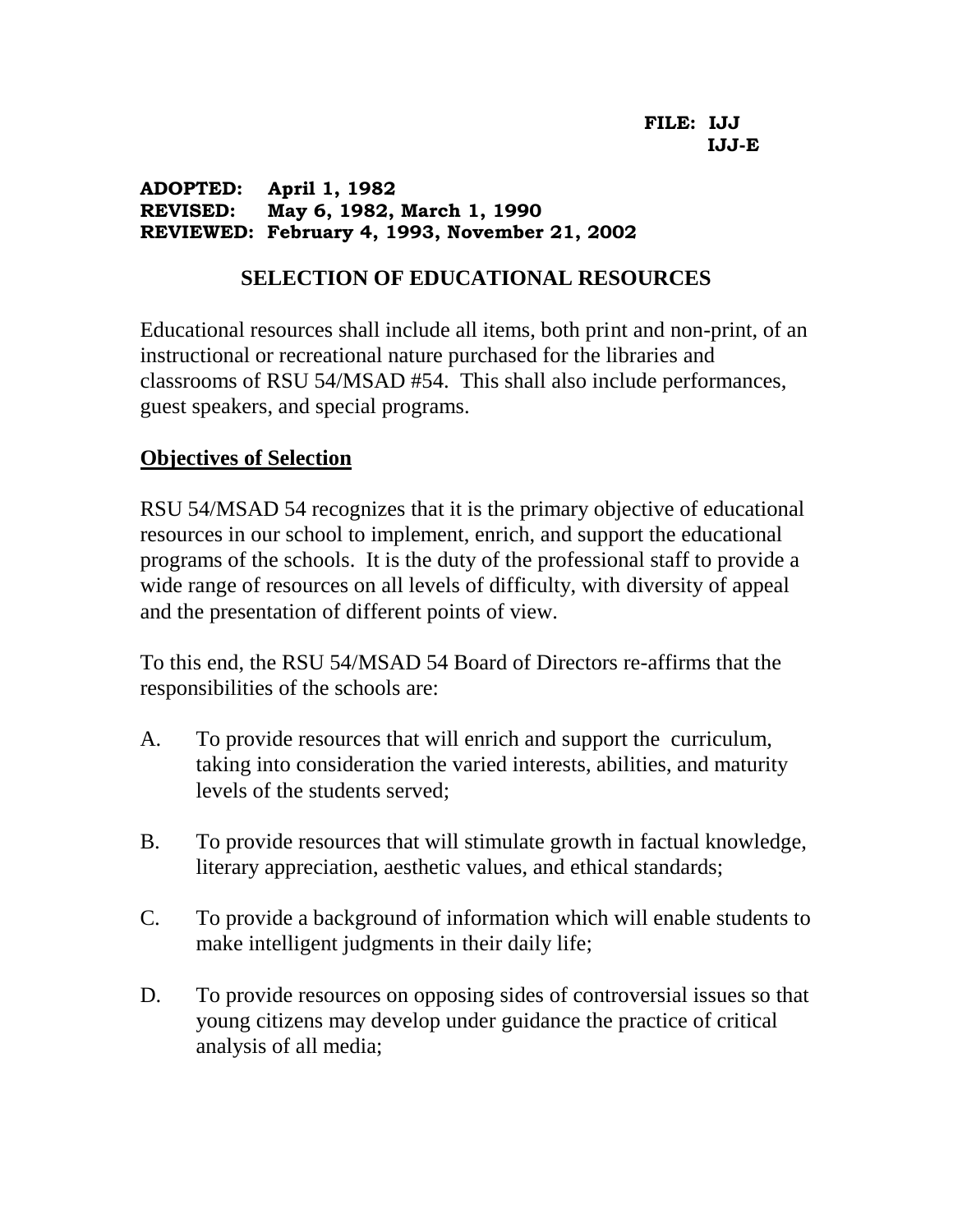# **FILE:IJJ/ IJJ-E**

- E. To provide resources representative of the many religious, ethnic, and cultural groups and their contribution to our American heritage; and
- F. To place principle above personal opinion and reason above prejudice in selection of resources of the highest quality in order to assure a comprehensive collection appropriate for the users of the Library Media Center.

In addition, the RSU 54/MSAD 54 Board recognizes that the final authority as to what resources an individual student will be exposed rests with that student's parents/guardians. However, at no time will the wishes of one child's parents/guardians to restrict his/her reading, listening or viewing of a particular resource infringe on another parents'/guardians' rights to permit their child to read, listen or view the same resource.

# **Definitions of Educational Resources**

Educational resources are textbooks, supplementary instructional materials, library collections, special presentation, etc. Textbooks are those materials that are purchased for a classroom, usually in multiple copies.

Supplementary instructional materials are those media of all types (books, pamphlets, filmstrips, audio and video cassettes, computer programs, etc.) which are selected for the classroom.

School library/media collections are those materials of all media (books, magazines, pamphlets, audio and video cassettes, computer programs, etc.). This material is selected and arranged under the guidance of professional library media specialists.

Special presentations are performances, guest speakers, and special programs which are planned for a group, class, or the entire school.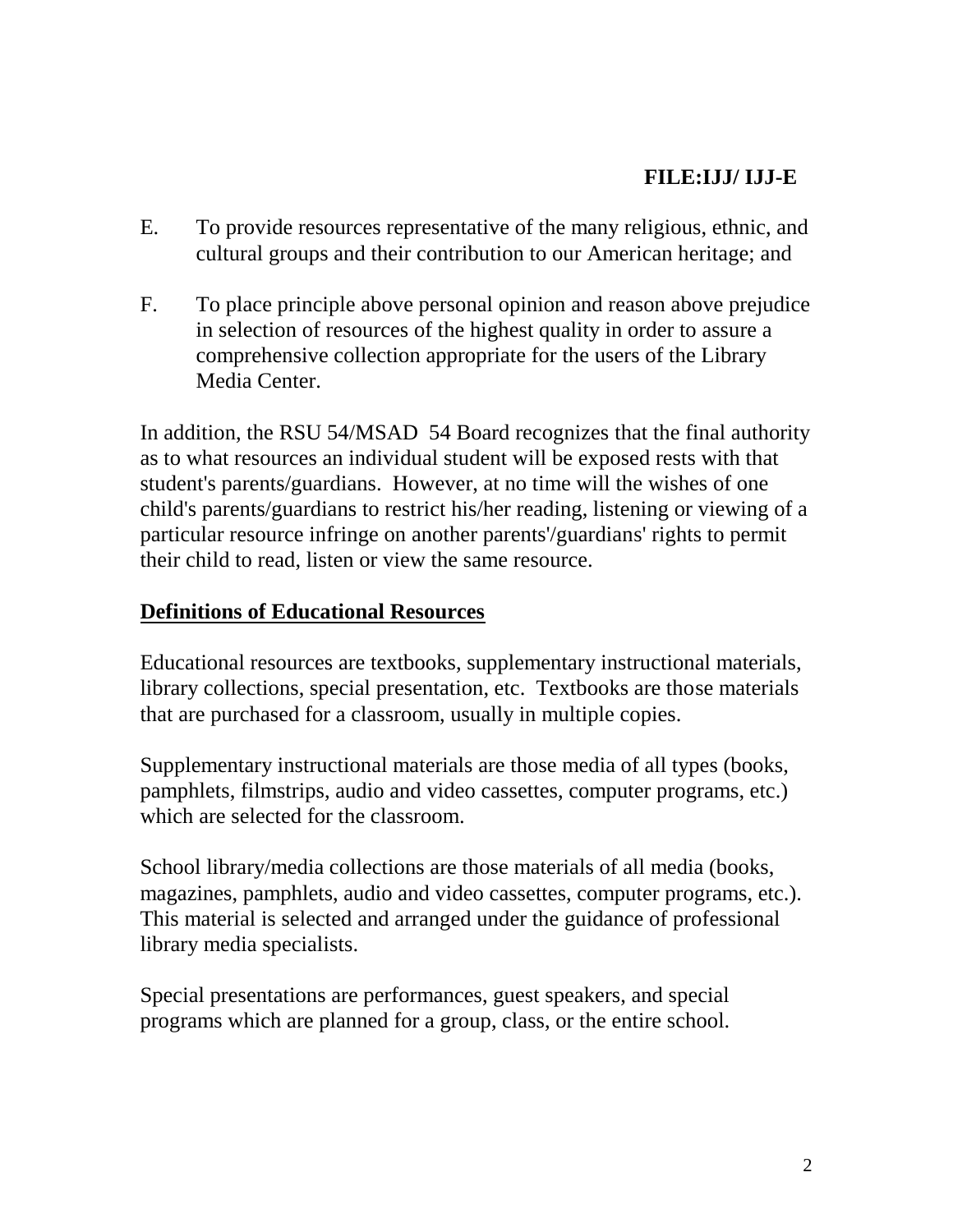# **FILE: IJJ/IJJ-E**

# **Responsibility for Selection of Educational Resources**

The RSU 54/MSAD 54 Board of Directors is legally responsible for all matters relating to the operation of the schools. The responsibility for the selection of instructional resources is delegated to the professionally trained personnel employed by the school department.

Selection of instructional resources involves many people: principals, teachers, department heads, students and community members. The responsibility for the coordination of the selection of library resources and the recommendation for purchase rests with the professionally trained, certified library media people.

# **Criteria for Selection**

The needs of the individual school, based on knowledge of the curriculum and of the existing collection are given first consideration.

the purchase of educational resources are considered on the following basis: overall purpose, timeliness or permanence, importance of the subject matter, quality of the writing/production, readability and popular appeal, authoritativeness, reputation of the publisher/producer, reputation and significance of the author/artist/composer/producer, etc., and format and price.

Gift resources are judged by the same standards and are accepted or rejected by those standards. Multiple copies of outstanding and much-in-demand resources are purchased as needed. Worn or missing standard items are replaced periodically. Out-of-date or no-longer-useful resources are withdrawn from the collection.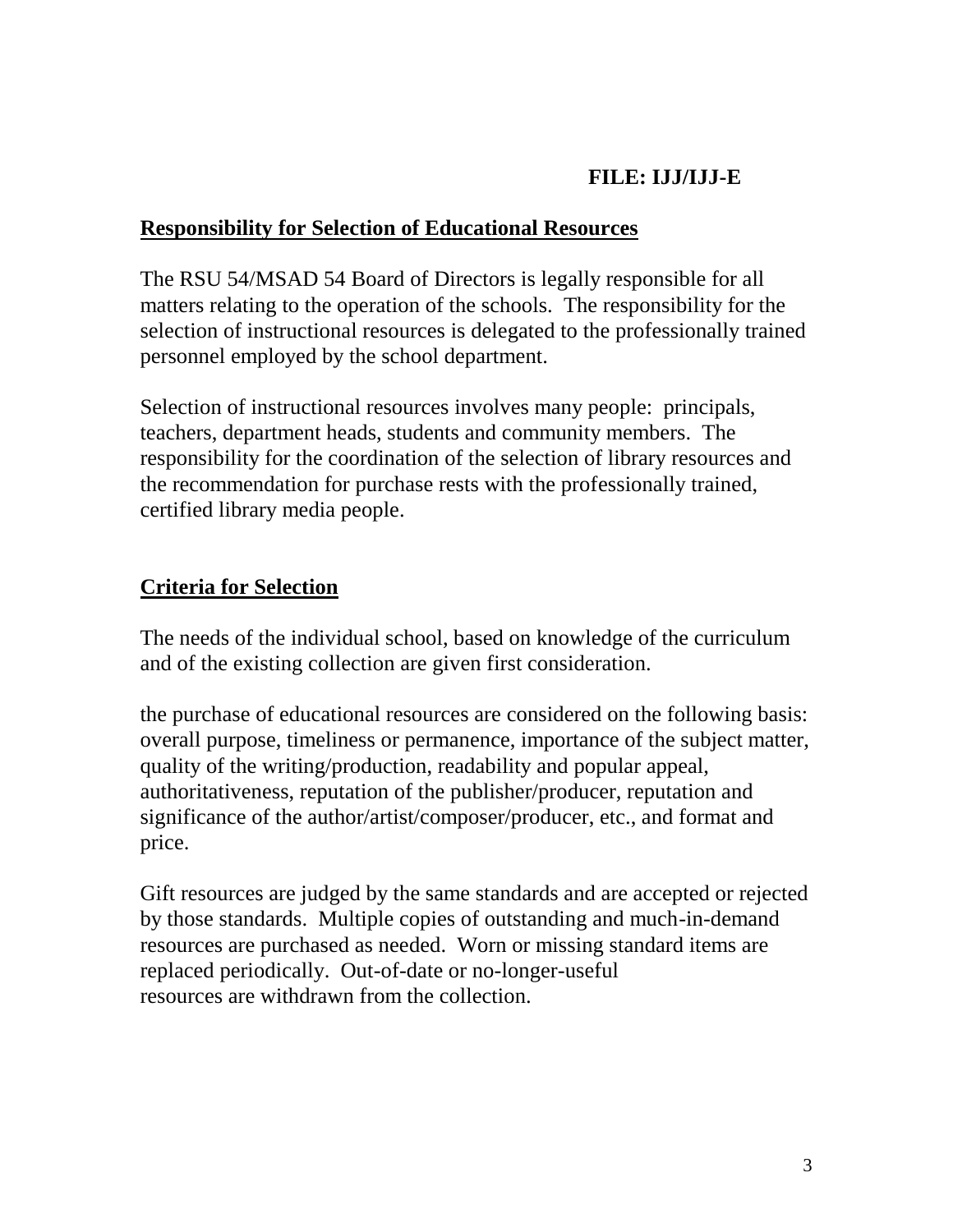# **FILE: IJJ/IJJ-E**

# **Procedures for Selection**

In selecting the resources, the appropriate professional personnel evaluate the existing collection, consulting reputable, unbiased, professionally prepared selection aids and specialists from all departments and/or all grade levels. In selecting guest speakers and other public performances, the appropriate personnel follow the above Criteria for Selection.

Whenever possible, selection of non-print resources shall be done only after personal evaluation by the professional staff. Reviewing aids may be used in lieu of personal evaluation. Books and other print items should be selected only if favorably reviewed in one or more of the selection aids or if they have been personally reviewed.

# **Challenged Resources**

Despite the care taken to select resources for student and teacher use and the qualifications of the persons who select the resources, it is recognized that occasional objections may be raised by community members, students, or school staff.

In the event a complaint is made, the following procedure will apply:

- A. The complaint shall be heard first by the person providing the resources in question. The person providing the resources will attempt to resolve the complaint, if possible.
- B. If the complaint is not resolved at Step A, the building principal shall meet with the complainant and person providing resources and attempt to resolve the complaint.
- C. If the complaint is not resolved at Step B., the building principal shall provide the complainant with the "Request for Review of Educational Resources" form. If the completed "Request for Review of Educational Resources" form is not returned to the principal within fourteen days of the receipt of the form, the matter shall be considered closed. A copy of the completed form will be forwarded to the Superintendent.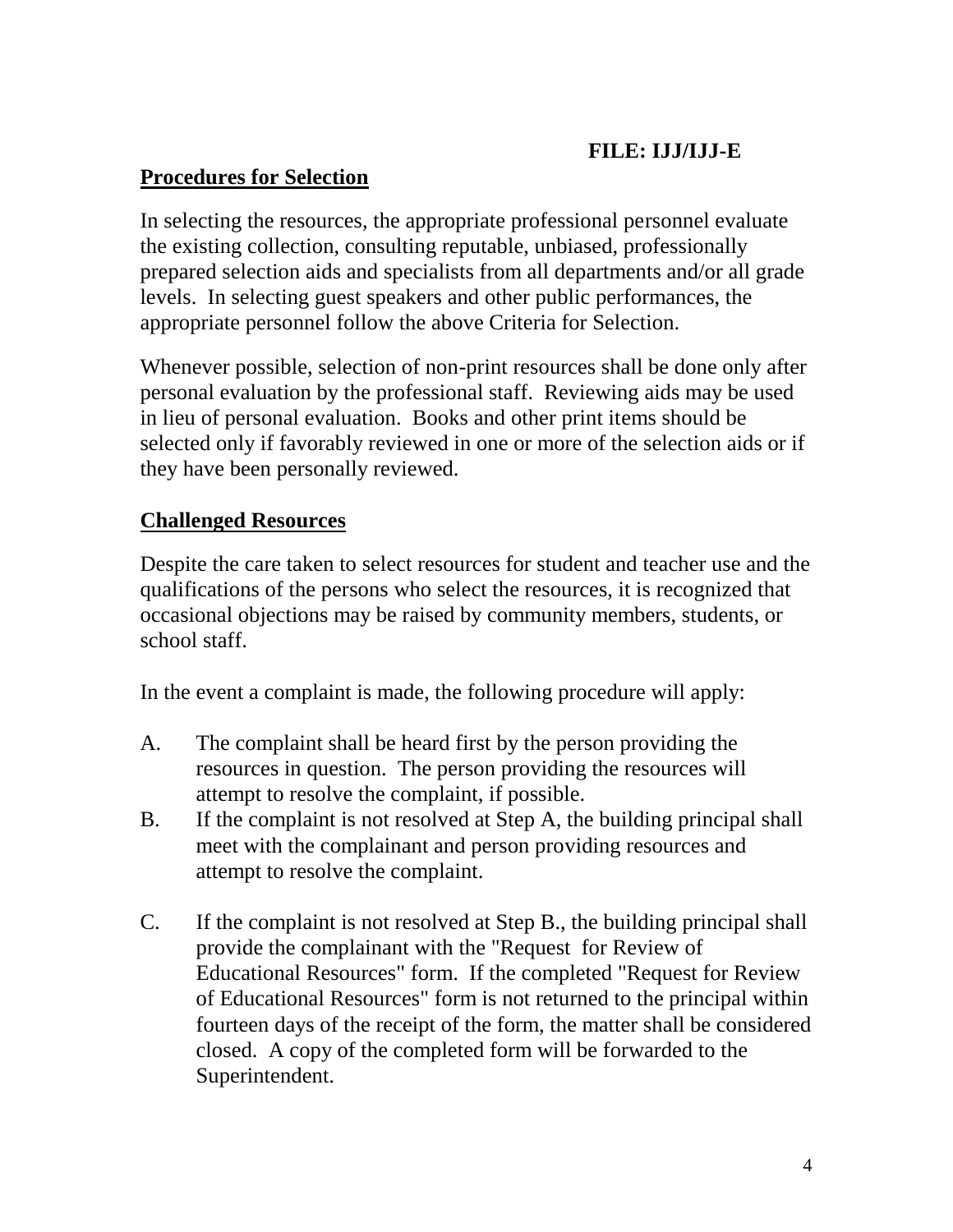# **FILE:IJJ/IJJ-E**

- D. The Superintendent shall appoint a non-biased committee composed of the following persons to review the complaint: One administrator, (other than the administrator involved at Steps B and C) one librarian/media specialist; one classroom teacher or the department head in the subject area or grade level of the challenged educational resources; one classroom teacher at a different grade level and/or from a different discipline than that of the challenged resources, two Board members and one community member.
- E. The review committee shall meet in open session to: read and/or examine the resources referred to them; check general acceptance of the resources by reading reviews; weigh values and faults against each other and form opinions based on the resource as a whole and not on passages or portions pulled out of context. Within thirty days, two sessions will be held; one to listen to the two sides present their views, and one to discuss the educational resource and prepare a written report on it.
- F. Both a majority and minority report of the committee shall be forwarded to the Superintendent and Board. The Superintendent will inform the complainant of the results.
- G. Decisions of the review committee may be appealed by the complainant to the Board within thirty days of notification of the results of the committee's decision. The complainant has the right to request a public hearing prior to the Board's decision. A hearing shall be granted and a decision shall be rendered by the Board within thirty days of the complainant's request.
- H. No resources shall be removed or curtailed from use until the committee or, in the case of an appeal, the Board has made a decision.

#### **Guest Speakers or Special Programs**

Guest speakers or special programs are an enrichment to our curricular program. Despite the care taken to select guest speakers and special programs, it is recognized that occasional objections may be raised by community members, students or school staff. In the event a complaint is made, the above procedure will be followed.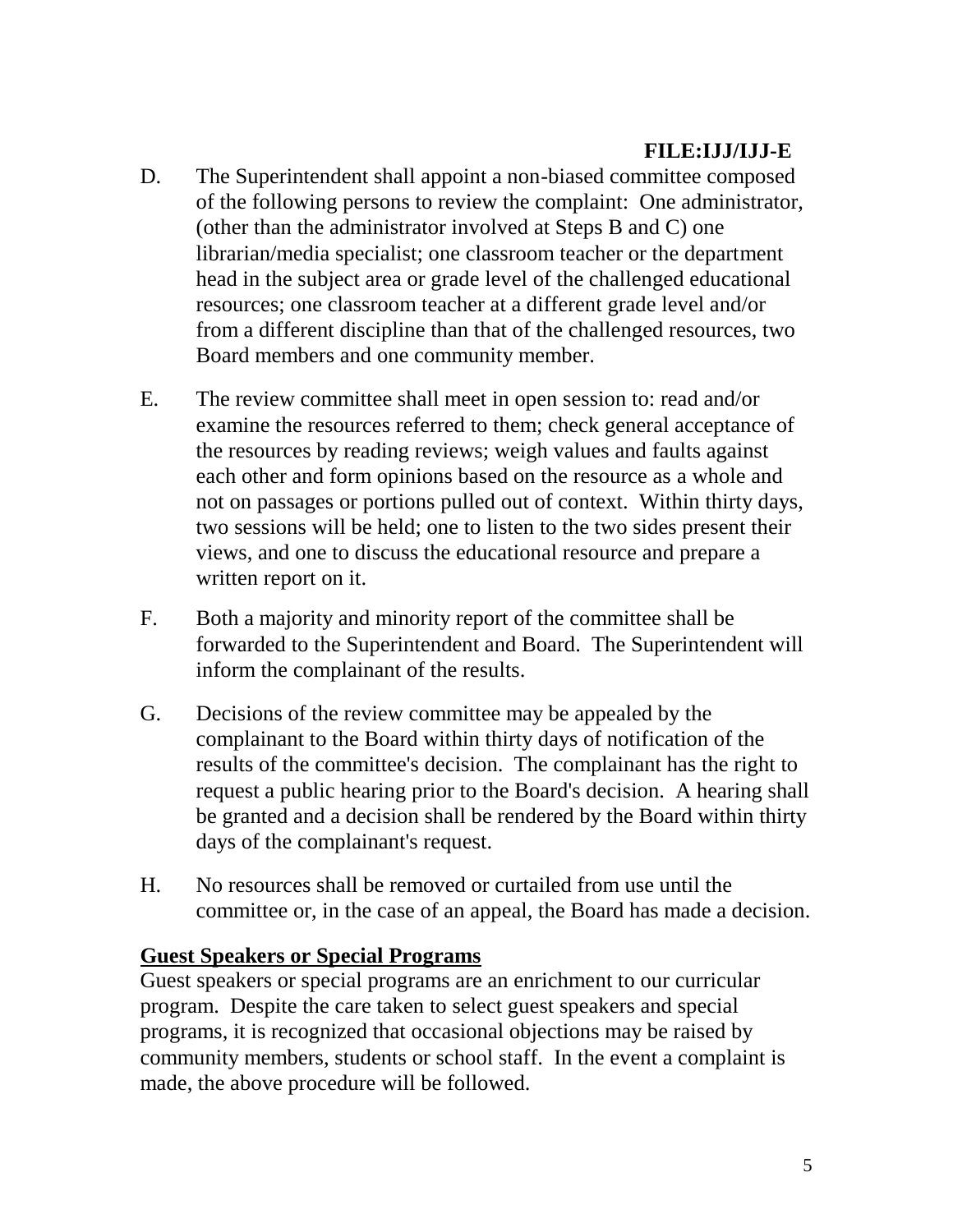# **FILE:IJJ/IJJ-E**

# **Selection of Pre K-6 Classroom Resources**

The classroom teacher shall be responsible and take into consideration the following criteria in the establishment of a classroom library and the obtaining of supplementary resources (those media of all types; books, pamphlets, filmstrips, audio and video cassettes, computer programs, etc.)

# **Criteria For Selection**

- A. Educational significance;
- B. Contribution the subject matter makes to the curriculum and to the interests of the students;
- C. Favorable reviews found in standard selection sources;
- D. Reputation and significance of the author, publisher, and producer;
- E. Validity, up-to-dateness, and appropriateness of resources;
- F. Contribution the resource makes to the breadth of representative viewpoints on controversial topics;
- G. High degree of potential user appeal;
- H. High artistic quality and/or literary style;
- I. Quality and variety of format;
- J. Value commensurate with cost and/or need;;
- K. Integrity; and
- L. Appropriate for the subject area, age, emotional development, ability level, learning styles, and social development of the students for whom the resources are selected.

The following recommended lists shall be consulted in the selection of resources, but selection is not limited to this listing.

- A. Bibliographies (latest editions available, including supplements): Children's Books in Print Children's Catalogue Elementary School Library Collection Junior High School Catalogue Subject Guide to Children's Books in Print B. Current reviewing media:
- Bulletin of the Center for Children's Books Horn Book Yellow Brick Road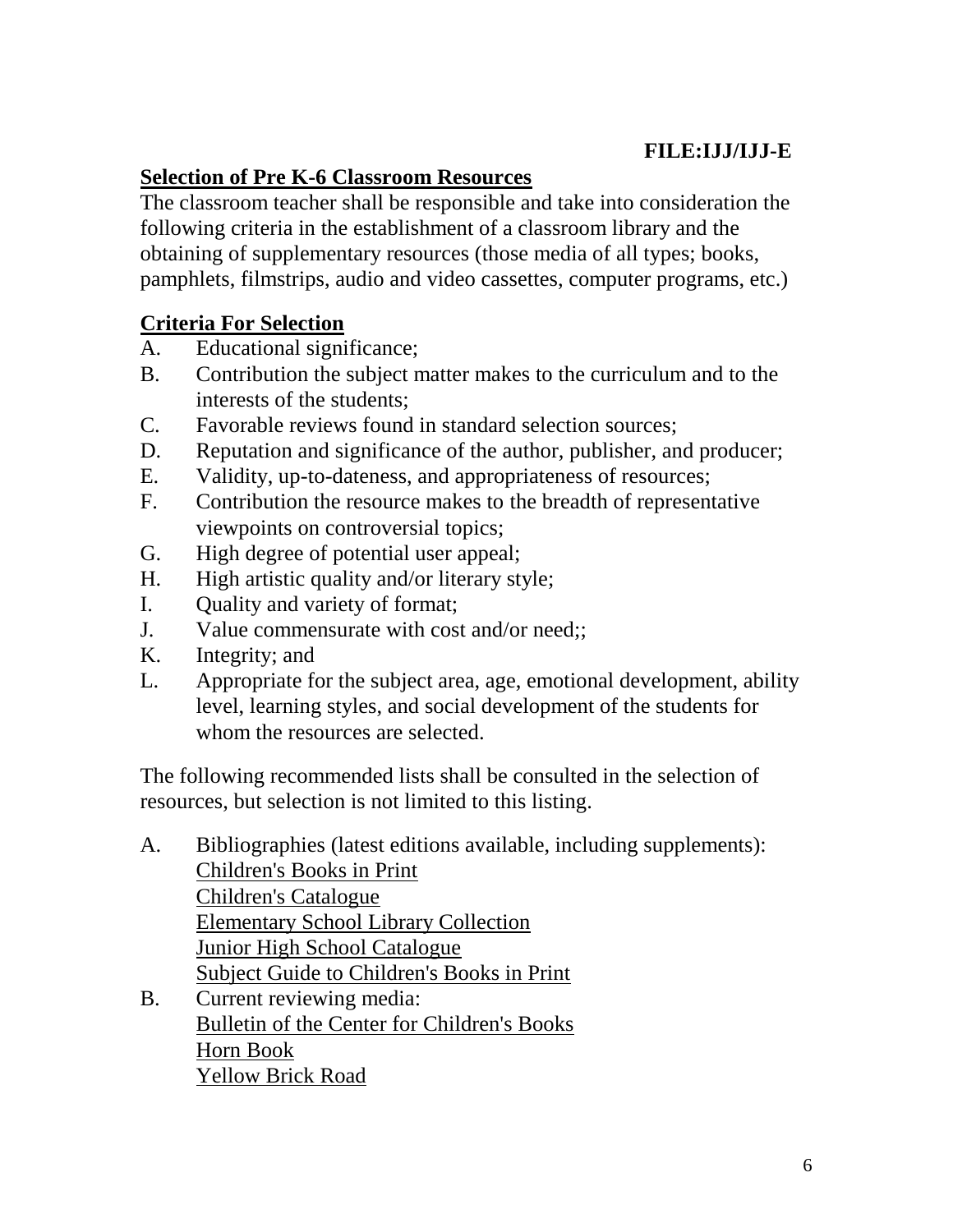# **FILE:IJJ/IJJ-E**

School Library Journal Booklist - ALA Five Owls New Advocate The Web Kobrin Letter The Reading Teacher Language Arts Eyeopeners Learning

# **Selection Procedures**

In selecting resources for a classroom library or for use to supplement instruction, the professional personnel will evaluate available resources and curriculum needs and will consult reputable, professionally prepared aids to selection and other appropriate sources:

- A. Consultation with District librarians;
- B. Consultation with other teachers, specialists for departments and grade levels;
- C. Consultation with children's literature experts (i.e. college instructors, librarians, students and parents); and
- D. conferences, speakers, workshops, and courses.

Gift resources for classrooms shall be judged by the criteria outlined and shall be accepted or rejected by those criteria.

Selection is an ongoing process which should include the removal of resources no longer appropriate and the replacement of lost and worn resources still of educational value.

Legal Reference: Title 20A MRSA, Section 1001, 1055, 4002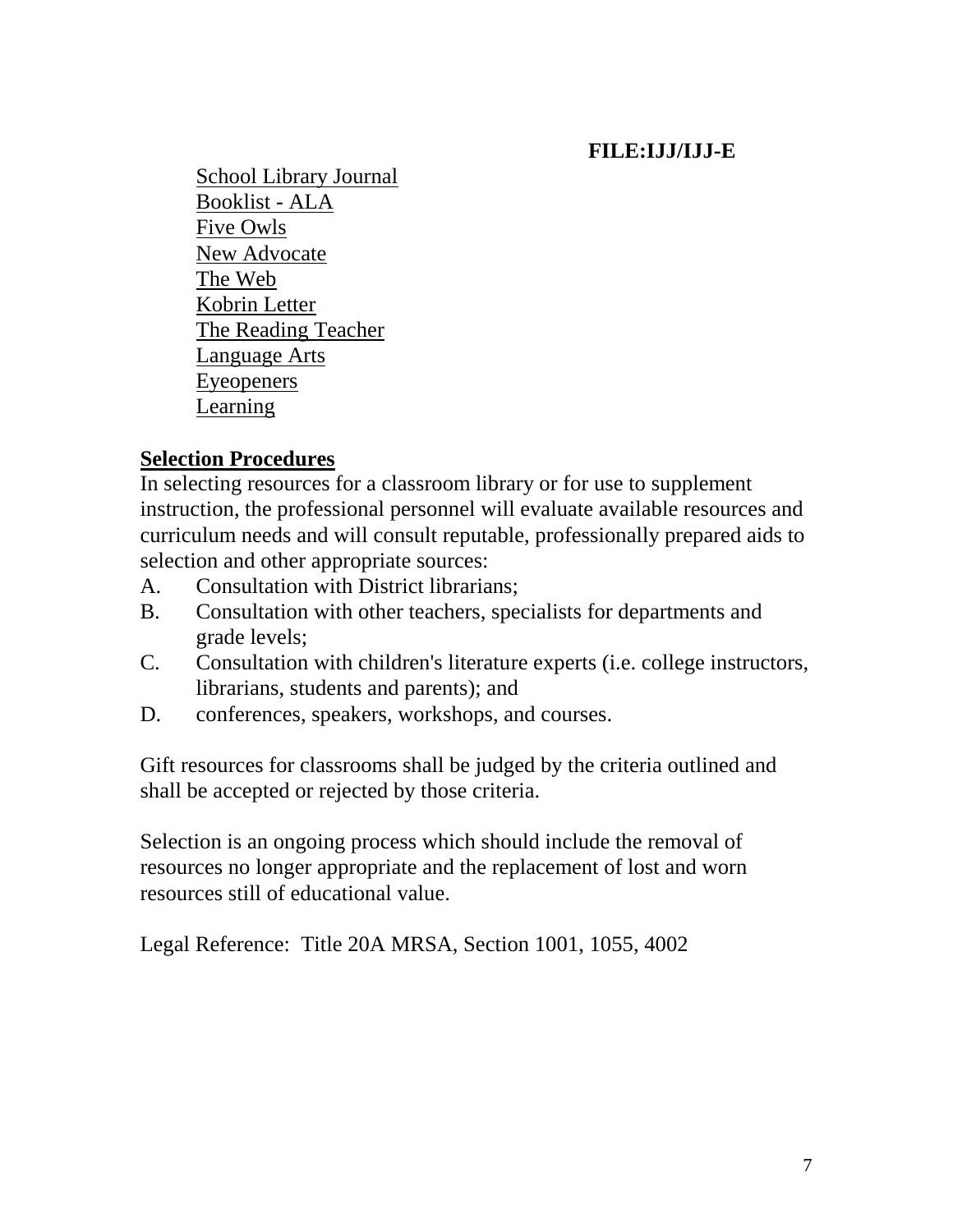# **CHALLENGE OF INSTRUCTIONAL MATERIALS FORM**

|                                                                                                     |                                                                                               | Type of Material: ______ Book ______ Magazine/Periodical _____ Film<br>______ Recording ______ Software ______Plays |
|-----------------------------------------------------------------------------------------------------|-----------------------------------------------------------------------------------------------|---------------------------------------------------------------------------------------------------------------------|
| Author (if known)                                                                                   |                                                                                               |                                                                                                                     |
| Title                                                                                               |                                                                                               |                                                                                                                     |
| Publisher (if known)                                                                                |                                                                                               |                                                                                                                     |
|                                                                                                     |                                                                                               | Person making complaint (please print):                                                                             |
|                                                                                                     |                                                                                               | <b>Street</b>                                                                                                       |
| Complainant represents: ___ Him/herself                                                             |                                                                                               | $\frac{1}{2}$ Other group $\frac{1}{2}$ Other group                                                                 |
| 1. To what portion of the material do you object? (Please be specific, cite<br>pages, scenes, etc.) |                                                                                               |                                                                                                                     |
|                                                                                                     | 2. What do you feel might be the negative result of reading/viewing/hearing<br>this material? |                                                                                                                     |
|                                                                                                     | 3. For what age group would you recommend this material?                                      |                                                                                                                     |
|                                                                                                     | 4. Is there anything good about this material?                                                |                                                                                                                     |